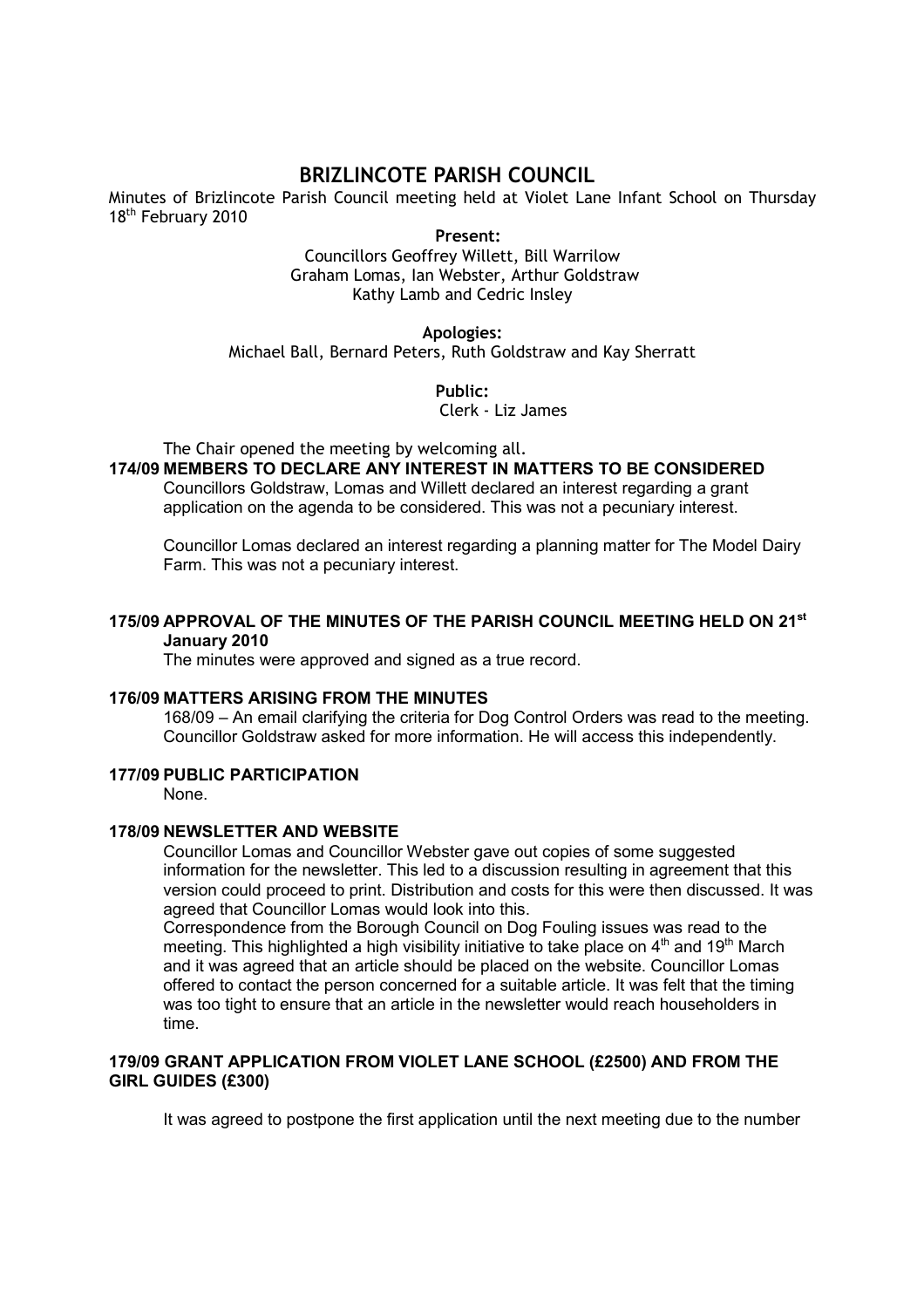of Councillors who had declared an interest, rendering any decision non-quorate.

The second application was considered and agreed. Councillor Goldstraw proposed payment of the grant, which was seconded by Councillor Lomas with all other Councillors in agreement. This cheque was therefore raised and signed accordingly.

## 180/09 COUNTY AND BOROUGH COUNCILLORS REPORTS

Councillor Lamb gave the Council information regarding a grit bin on Grafton Road where a local resident had raised a query. This led to a general discussion regarding grit bins and the gritting of the roads in the area. Councillor Lamb also informed the meeting that the Highways Gangs would be visiting the area sometime in March. Councillor Muir asked whether SCC would be more involved with the publicity around the Staffordshire Hoard as a lot of news coverage had been generated by both Stoke on Trent and Birmingham but less by SCC. Councillor Lamb gave some details. Councillor Willett commented on the boundaries of news coverage caused by the East/West Midlands divide. Councillor Willett also asked whether there was any news regarding the issues on Malvern Street. Councillor Lamb confirmed that this matter is still ongoing. She also confirmed that speed limit on the A511 will be left at 40 mph.

Councillor Insley reported that he had been asked to raise the Dog Fouling initiative which had been covered by the meeting already. He hopes that this initiative will be a combined effort.

Councillor Muir asked what the current situation was with the redundant Burton Museum building as the building is deteriorating.

### 181/09 PLANNING APPLICATIONS AND DECISIONS

HO/32534/001/JM, Erection of a two storey side extension, 14 Quorn Close - No objections

Councillor Lamb drew the Council's attention to new legislation regarding Community Infrastructure Levies.

### 182/09 CORRESPONDENCE

| Date       | From                                      | Regarding                         | Action                                                                                                          |  |  |
|------------|-------------------------------------------|-----------------------------------|-----------------------------------------------------------------------------------------------------------------|--|--|
| 22/01/2010 | <b>ESBC</b>                               | <b>Tree Preservation</b><br>Order | For information                                                                                                 |  |  |
| 22/01/2010 | Queen's Hospital<br><b>Scanner Appeal</b> | <b>CT Scanner</b>                 | Fund raising                                                                                                    |  |  |
| 01/02/2010 | <b>Bernard Peters</b>                     | <b>Biz Valley Model</b><br>Farm   | For action- <b>Council</b><br>agreed to await firm<br>proposal/responses<br>from parishioners to<br>newsletter. |  |  |
| 01/02/2010 | <b>SDDC</b>                               | <b>Core Stategy</b>               | For comment-GW to<br>take for<br>consideration                                                                  |  |  |